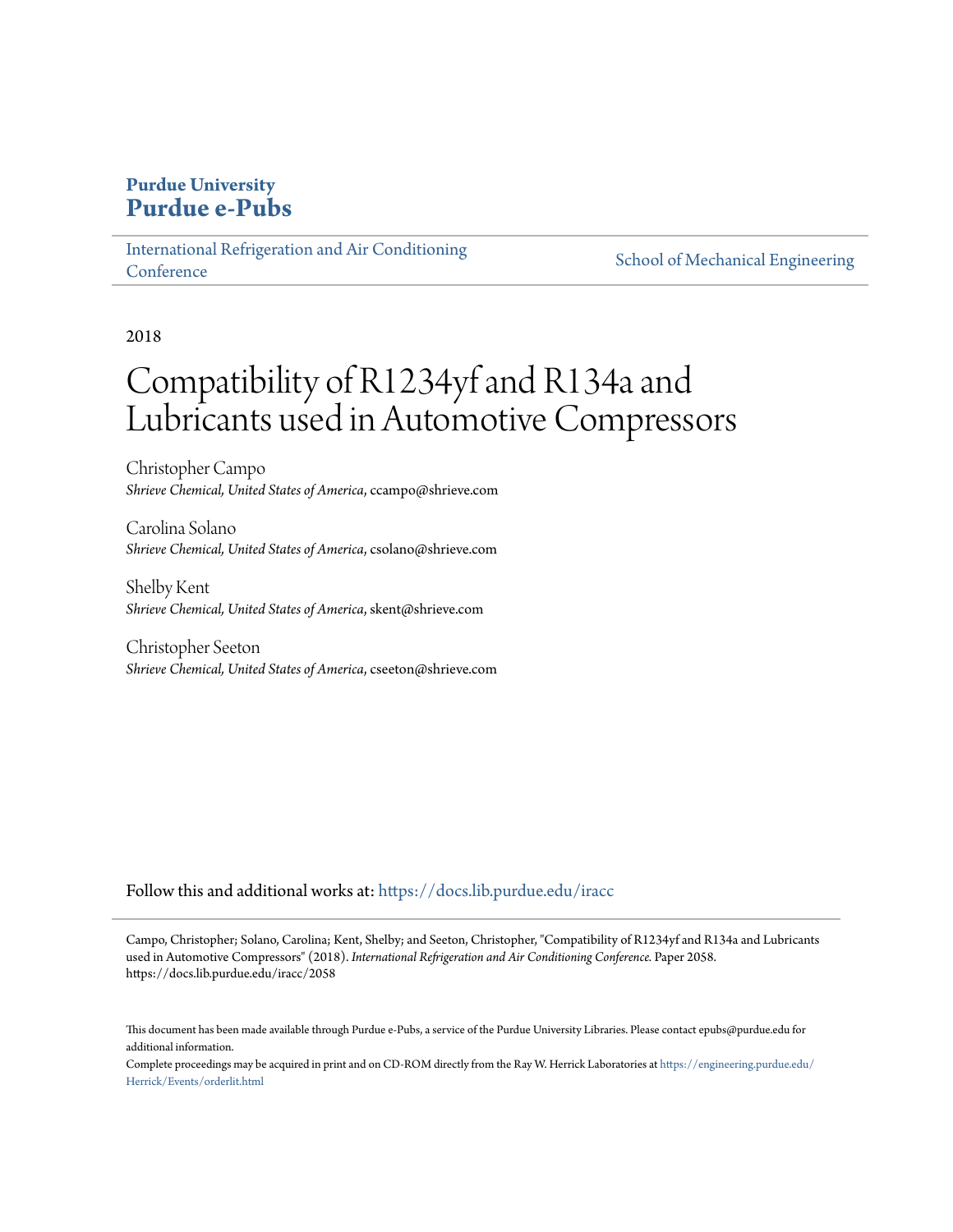# **Compatibility of R1234yf and R134a and Lubricants used in Automotive Compressors**

Christopher Campo, Carolina Solano, Shelby Kent, Christopher Seeton, PhD

Shrieve Chemical Products, Inc. The Woodlands, Texas, USA (281-687-0997, ccampo@shrieve.com)

Shrieve Chemical Products, Inc. The Woodlands, Texas, USA (281-203-1102, cssolano@shrieve.com)

Shrieve Chemical Products, Inc. The Woodlands, Texas, USA (832-797-4636, skent@shrieve.com)

Shrieve Chemical Products, Inc. The Woodlands, Texas, USA (281-367-4226, cseeton@shrieve.com)

# **ABSTRACT**

Understanding the compatibility of system materials with HFO-1234yf and corresponding compressor lubricants is critical to long term operation of mobile air conditioning systems. Today's regulatory climate of reporting and eliminating system leaks leaves very little margin of error when approving elastomeric materials to seal compressor and tube connection joints over the lifetime of the system. Polymeric O-ring materials and metals used in several automotive compressor manufacturers have been tested in accelerated conditions to determine volume change, strength change, extraction of plasticizers or dyes, and chemical compatibility of the lubricant and refrigerant. Additionally, information on the effects of water and air contamination on system lifetime are critical to allow OEs and service techs to design proper construction and service methodologies. This study focuses on the use of polymers with PAG lubricants with HFC-134a and HFO-1234yf, and with the effects of air and water on POE in HFC-134a and HFO-1234yf with standard metal catalysts. Results and conclusions are presented in graphical and tabular format along with conclusions on polymeric types and metals that are suited for continued development as long-term system sealing and functional life.

# **1. INTRODUCTION**

In the push to replace the current high global warming potential (GWP) refrigerants, we are constantly looking to new developments in technology and science to drive us forward to make our environmental footprint as small as possible. One of the initiatives happening in the automotive industry is the replacement of HFC-134a as the primary refrigerant with HFO-1234yf in mobile air conditioning compressor systems. HFC-134a is known to have a high GWP of 1430 while the new replacement has a GWP of 4. Though converting to HFO-1234yf would be a significant improvement in GWP we still need to confirm that this new refrigerant is compatible with all the materials and lubricants used in current day automotive compressors. Material compatibility is an essential tool in the refrigeration industry due to the continuous development of new lubricants and refrigerants. HFC-134a is slated to be officially phased out of all light duty motor vehicles in the U.S. by model year 2021. To comply with this new upcoming regulation a study must occur to verify that the new refrigerant and materials are compatible. In this study the elastomers and metals will be exposed to an environment simulating operating conditions seen in automotive compressors. The two refrigerants will be compared by the amount of physical property change between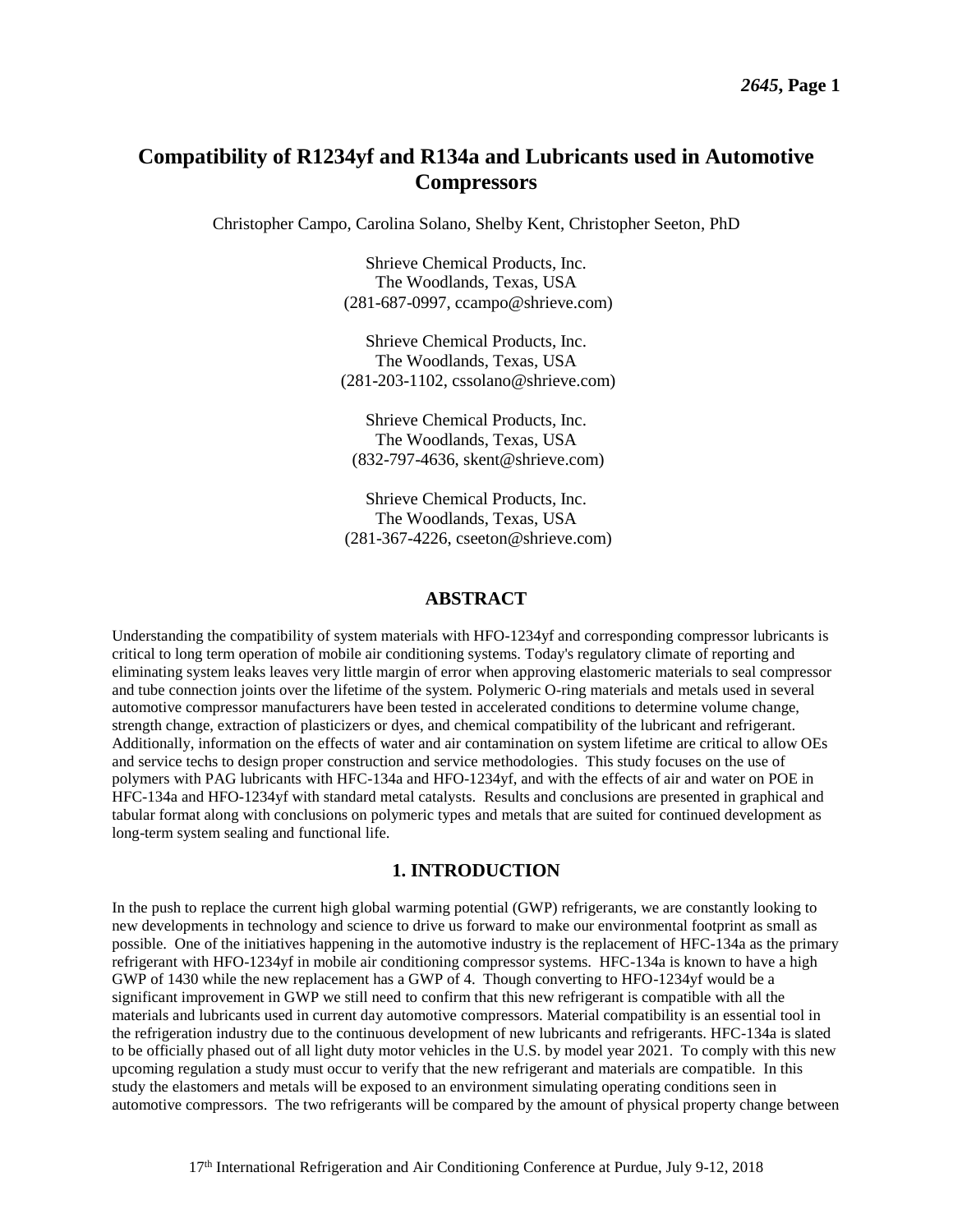before and after exposure along with any visual change in the metal coupons and total acid number (TAN). The metrics used will be weight, density, volume, micro hardness, max stress, ultimate elongation, TAN and visual observations to make sure the material is compatible with HFO-1234yf and its co-existing lubricant.

# **2. EXPOSURE CONDITIONS**

#### **2.1 Elastomers**

The elastomers that will be compared for this compatibility study are NBR, VITON, and EPDM. NBR and Viton were selected because of their poor property stability and performance when exposed to current HFC refrigerants; unlike EPDM which performs very well and is the go-to material for seal material in current HFC-134a automotive compressors. The conditions for the accelerated testing were as follows: 50g of Refrigerant to 50g of Lubricant in a 600 ml pressure vessel at 100°C for 168hrs. Size 214 O-rings were all exposed in replicates of 5 units and separated by copper wire loops designed to keep them separated as well as in a specified order to ensure the before and after measurements were made with the same O-ring. Replicates of 5 were tested to consider the variability between different samples of elastomers within the same batch. The tensile testing was performed 24 hrs after exposure allowing the refrigerant to degas, and all other test were done within one hour of removal from the pressure vessel.

#### **2.2 Metals**

The metals used for this compatibility study were copper 110 (99.9% pure), aluminum 1100 (>99% Pure) and steel 1010 (low carbon steel). The sealed glass tubes were prepared by weighing out 4 grams of oil (POE) and adding 2 grams of refrigerant as laid out in ASHRAE Standard 97. The tests were carried out with 3 different parameters: 1) no air, low water (<50 ppm water); 2) no air, high water (200 ppm water); and 3) air and water (1000ppm air, 200 ppm water). The glass tubes were then placed in secondary containment and placed in the oven for 2 weeks at 175˚C. After aging, the exposed materials are assessed for changes in lubricant condition and appearance of metal coupons. The exposed lubricant is then tested for total acid number.

# **3. RESULTS**

#### **3.1 Elastomers**

By monitoring the change in physical properties of the O-rings, we can compare the results between the different refrigerants to see if the effects of exposure to 1234yf had a similar or different effect on the elastomeric material than 134a. In doing so we could do a direct comparison to see if 1234yf could be a suitable replacement and have a conclusion on best performing elastomers.

| Volume & Weight change     | 0 to $15%$    |
|----------------------------|---------------|
| Elongation change at break | $-50\%$ max   |
| Tensile Strength change    | $\pm$ 30% max |
| Hardness change            | $+15%$ max    |

|  |  | Table 2: Typical Automotive OEM Requirements |  |  |  |
|--|--|----------------------------------------------|--|--|--|
|--|--|----------------------------------------------|--|--|--|

Nitrile butadiene rubber (NBR) is an oil-resistant rubber typically used in the automotive industry for fuel hoses and gaskets that are not exposed to refrigerants. Figure 1 shows the percent change in physical properties after the exposure to HFC-134a and HD46 (automotive OEM double end-capped PAG lubricant) refrigerant. The HFC-134a data displays signs of slight hardening and loss of pliability of the elastomeric material shown by the increase in hardness and stress along with the decrease in elongation. The HFO-1234yf exposure in Figure 2 shows a very similar trend as compared to HFC-134a with increase in hardness, stress and decrease in elongation. The NBR material was the only one of the three elastomers tested that had color in the lubricant, which is an indication of leaching. The leaching can be backed up by the slight weight loss and increase of density which indicates a small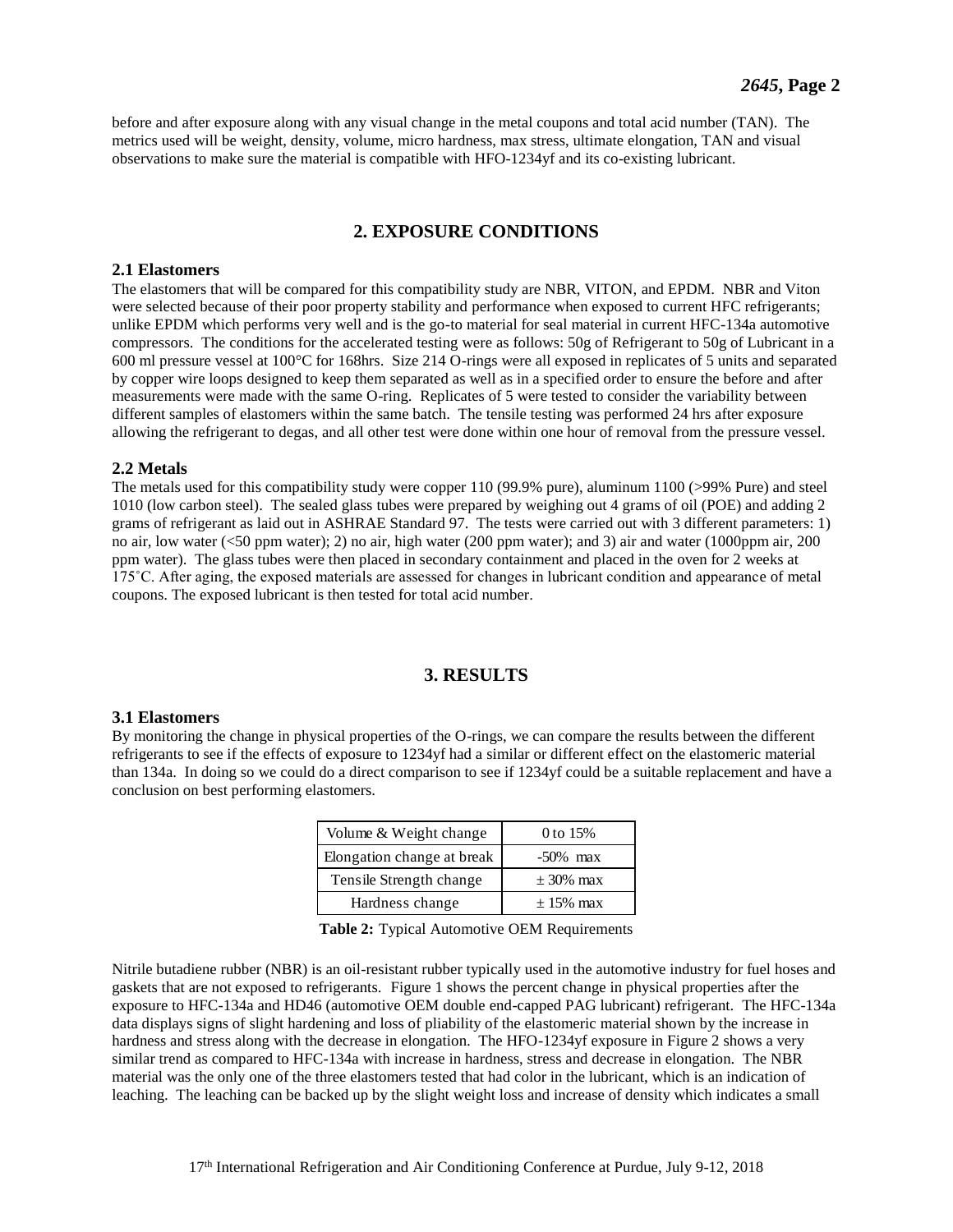amount material loss and some shrinkage. In this application, shrinkage is an undesirable effect of aging being that the sealing material could end up not large enough to fill the gap and could result in the leaking of refrigerant into the atmosphere, therefore, damaging the compressor and its long-term function. Overall the NBR reacts similarly with HFC-134a and HFO-1234yf.



**Figure 1:** NBR Percent Change after exposure to HD46 and HFC-134a for 7 days at 100°C



**Figure 2:** NBR Percent Change after exposure to HD46 and HFO-1234yf for 7 days at 100°C

Viton is a fluoropolymer that is typically known for its chemical resistance. However, in the HVAC&R application, Viton is inherently incompatible with refrigerants because they are both fluorine containing compounds. The effect of the refrigerant breaking down the fluoropolymer can be seen in the results from the Viton exposure charts below in Figures 3 and 4. Viton had the least desirable results of all three of the materials tested. Viton failed in all aspects of what is ideal for a sealing material in this application. It had the largest increase of volume and had the largest percent loss in tensile max strength and max elongation. The decrease in tensile properties indicate the Orings inability to maintain its form. The decrease in hardness in conjunction with the large volume increase could be an indication that the O-ring could possibly extrude from the gap and fail to seal the compressor. However, in both instances the elastomer preformed the same in either refrigerant.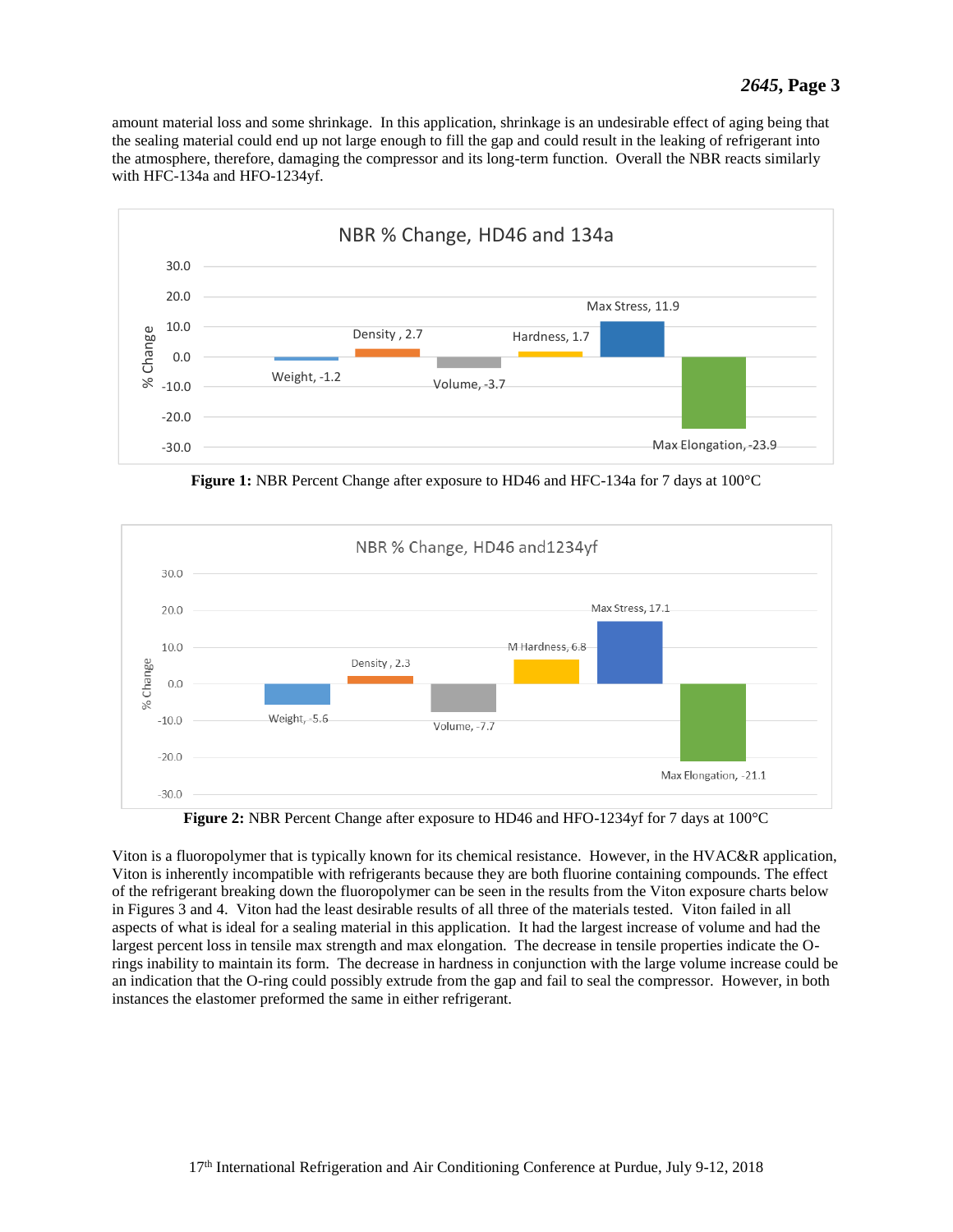

**Figure 3:** Viton Percent Change after exposure to HD46 and 134a for 7 days at 100°C



**Figure 4:** Viton Percent Change after exposure to HD46 and 1234yf for 7 days at 100°C

Ethylene Propylene Diene monomer (EPDM) is a very versatile synthetic elastomer that is used in application from roofing paper to automotive applications. However, EPDM is not a typical material used in HVAC&R systems as HCFC-22 typically used mineral oils and alkylbenzene lubricants that dramatically softened the elastomer. However, in the system of HFC and HFO refrigerants with PAG lubricant, EPDM can perform well. The results which can be seen in Figures 5 and 6 show an excellent chemical compatibility for both refrigerants. In both cases the percent change was very minimal. They both had a slight increase in volume which is ideal to further fill the gap; providing a better seal.



**Figure 5:** EPDM Percent Change after exposure to HD46 and 134a for 7 days at 100°C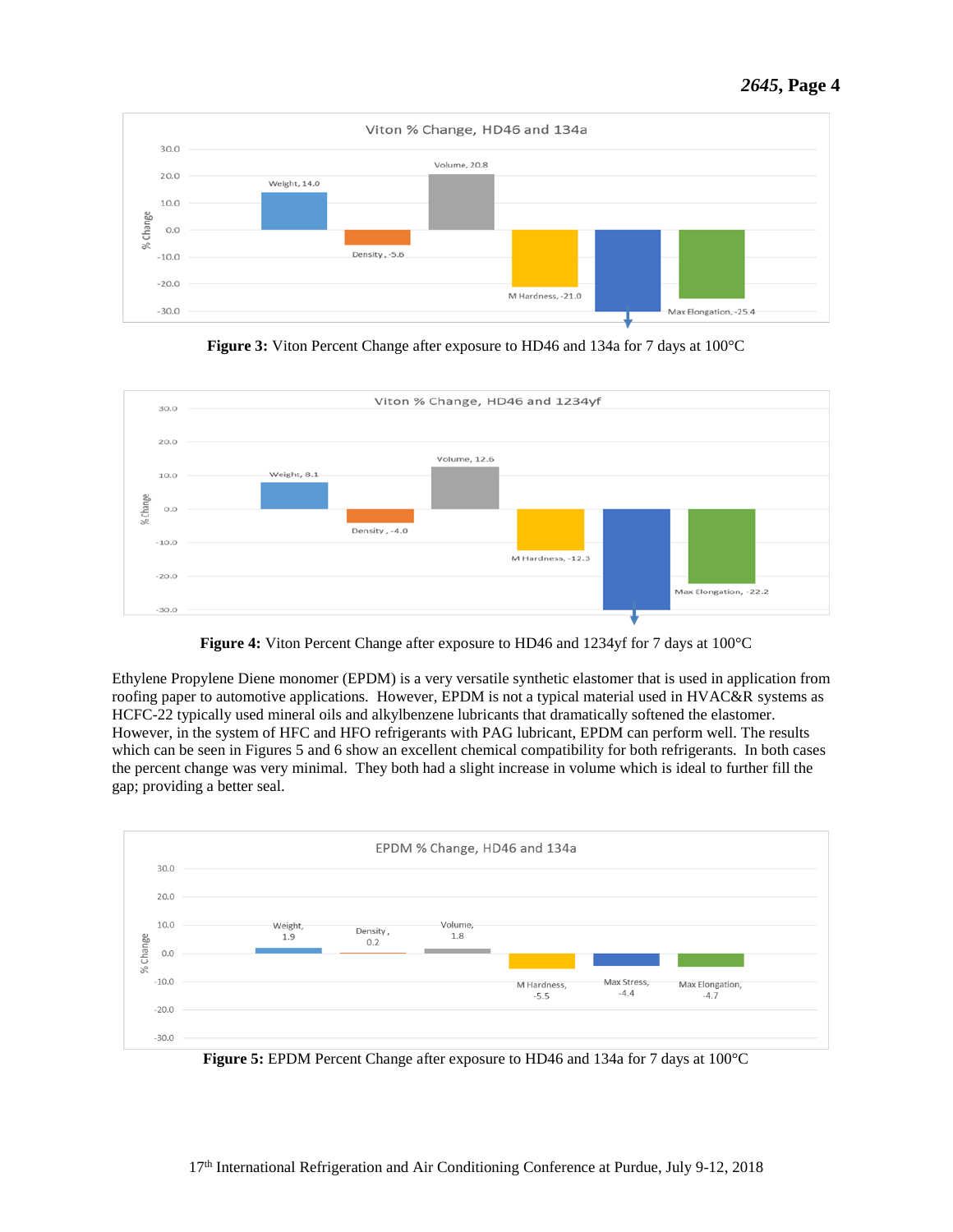

**Figure 6:** EPDM Percent Change after exposure to HD46 and 1234yf for 7 days at 100°C

# **3.2 METALS**

Thermal stability was tested on 6 samples with the formulation displayed in Table1 1. Samples 13, 15, & 16 used a POE32 oil with HFC-134a and samples 17, 19, & 20 used POE32 oil with HFO-1234yf. Visual evaluations were done to compare the exposure effects of the two refrigerants on the oil and the metal coupons. The unexposed POE32 is of a clear water-white to slightly yellow color with a low acid number ( $< 0.05$  mg KOH/g). Figure 7 shows unexposed metals as a reference.



**Figure 7:** Reference (New unexposed Coupons)

Samples 13, 15, and 16 all used POE32 with HFC-134a, but had different exposure parameters with some containing amounts of water and/or air, Table 1. As can be seen in Figure 8, sample 13 (containing no air or water) had a very faint pale-yellow tint, and sample 15 (containing water) slightly more yellow in color. However, sample 16 (containing water and air) was a very dark yellow/orange color. Acid number on 13 and 15 were relatively low  $\langle$  <0.25 mg KOH/g), while sample 16 had a slightly elevated TAN of 0.33 mg KOH/g. The same parameters were done on a separate set of samples with the same oil, but using HFO-1234yf (samples 17, 19, 20). Figure 9 shows sample 17 (containing no air or water) was colorless, sample 19 (containing water) was a faint pale-yellow color, and sample 20 (containing water and air) was a very dark yellow/orange color. Samples 17 and 19 also had low acid numbers of <0.25 mg KOH/g while sample 20 had an acid number of 1.2 mg KOH/g.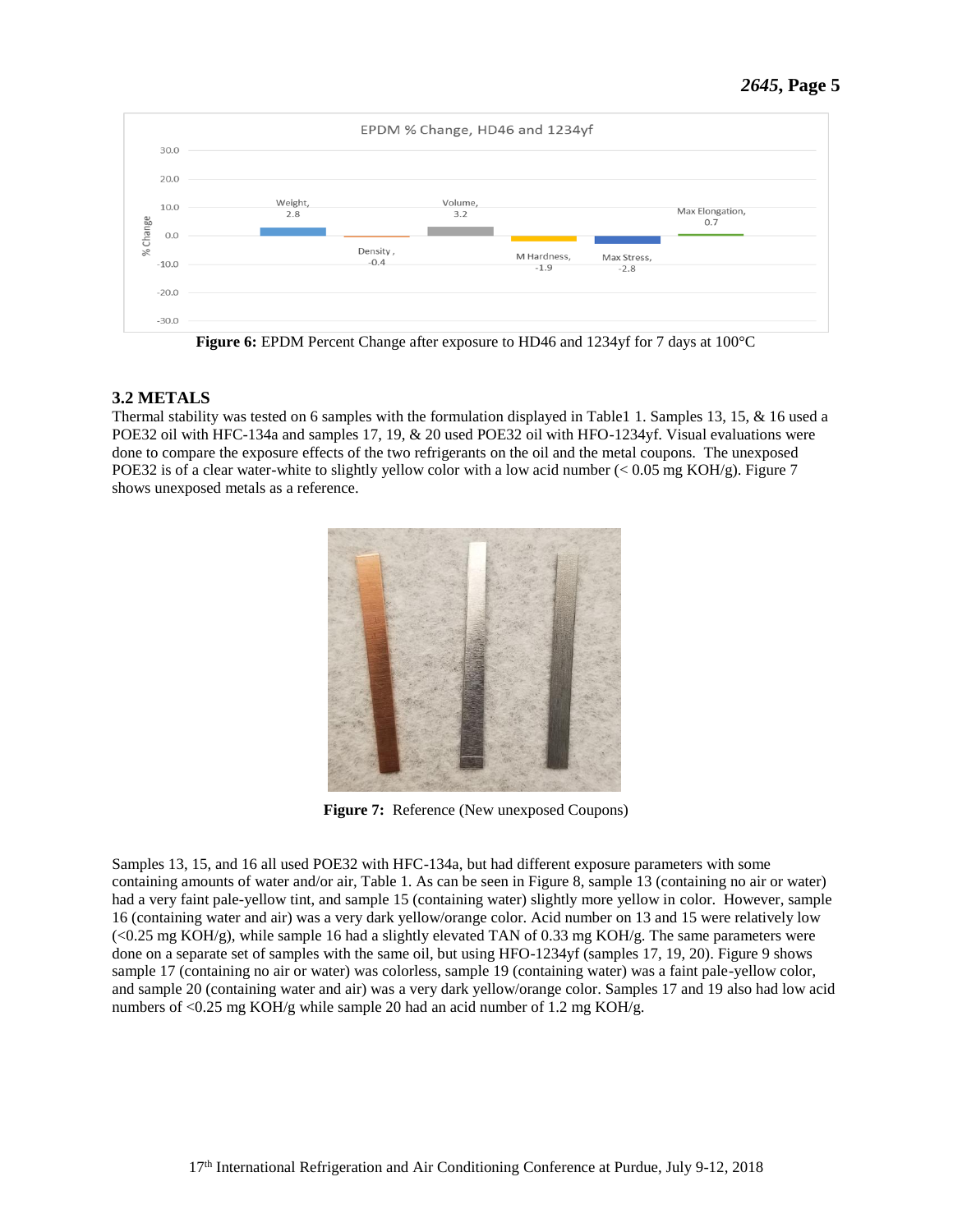| Sample | Oil        | Refrigerant | Air        | Water     |
|--------|------------|-------------|------------|-----------|
| 13     |            |             |            | $<$ 50ppm |
| 15     |            | HFC-134a    |            | 200ppm    |
| 16     | <b>POE</b> |             | $1000$ ppm | 200ppm    |
| 17     |            |             |            | $<$ 50ppm |
| 19     |            | HFO-1234yf  |            | 200ppm    |
| 20     |            |             | 1000ppm    | 200ppm    |

**Table 1:** Refrigerant Compatibility Test Matrix



**Figure 8:** Exposed Oil Samples using HFC-134a (left to right: 13, 15, and 16)



**Figure 9:** Exposed Oil Samples using HFO-1234yf (left to right: 17, 19, and 20)

When looking at the exposed metals of the samples tested in Figure 10, metals from sample 13 showed no change to the aluminum, slight lightening in color of the copper coupon, and a small amount of darkening/copper coloring on the tip of the steel coupon. Sample 15 showed discoloring of copper on both sides of the coupon, no change to the aluminum coupon, and darkening with copper coloring on both sides of the steel coupon. Metals from sample 16 showed discoloring of the copper coupon on both sides, no aluminum change, and a dark copper coloring on the steel coupon. The samples using HFO-1234yf had similar findings. Figure 11 shows metals from sample 17 had no visible changes to any coupons. Sample 19 had minor discoloring to one side of the copper coupon, no changes to the aluminum coupon, and darkening to the steel coupon with what appeared to be a copper coloring. Metals from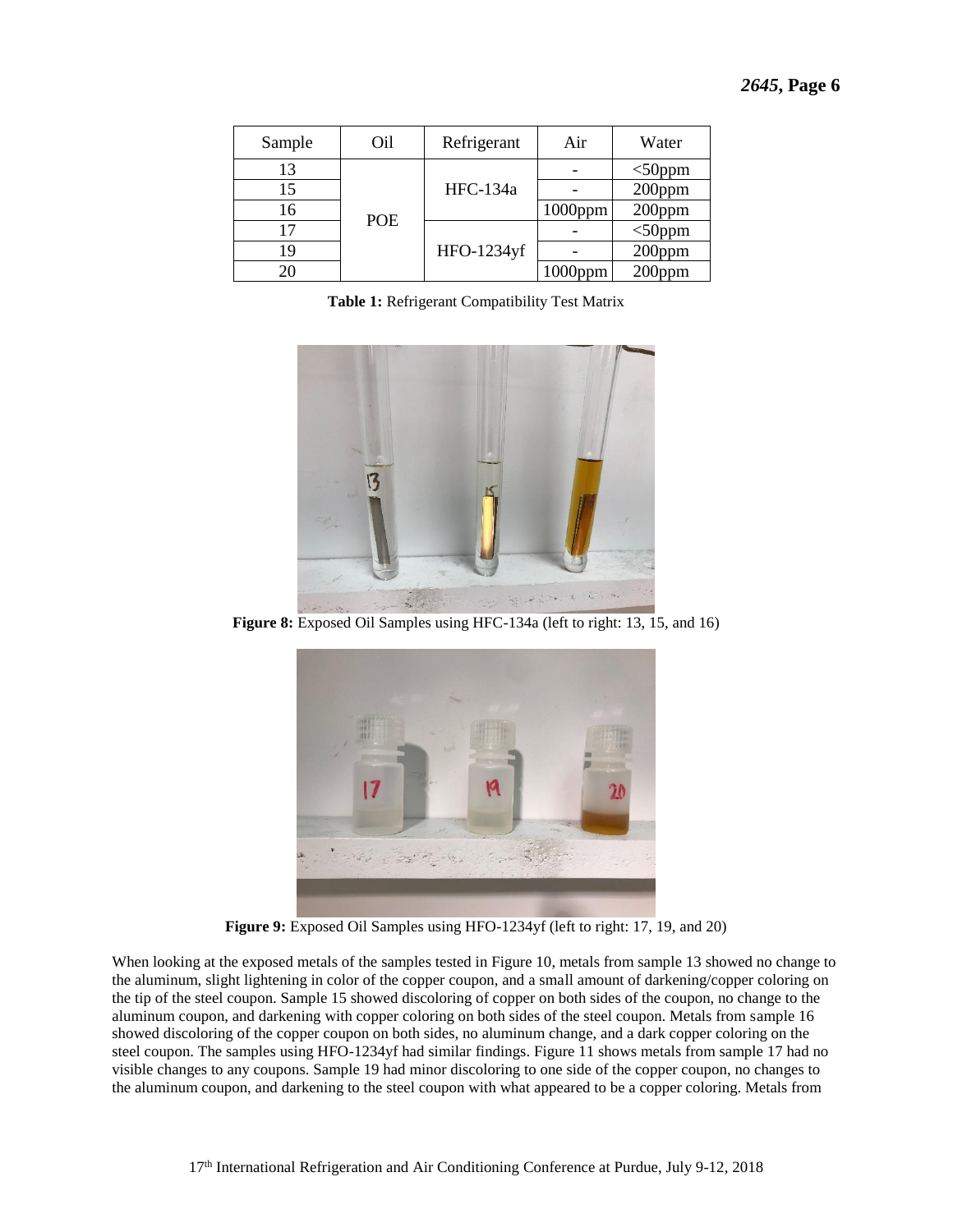sample 20 showed greater discoloring of the copper coupon, discoloring of the aluminum coupon, and darkening as well as color leeching from the steel coupon.



**Figure 10:** Exposed Metal Coupons using HFC-134a



**Figure 11:** Exposed Metal Coupons using HFO-1234yf

Based on changes of the exposed oils as well as the metal coupons, samples using HFC-134a and samples using HFO-1234yf had similar trends. Neither oil/refrigerant combination reacted much beyond expectations in samples containing no air or water (samples 13 and 17). When adding a small amount of water to the oil/refrigerant combination (samples 15 and 19), samples containing either refrigerant changed slightly to a pale yellow in color, and although the metals tested had a little more discoloration of the copper coupon and darkening of the steel coupon, these results were also within the expected thermal stress parameters. However, when adding air and water to the oil/refrigerant combination (samples 16 and 20), samples containing either refrigerant were of a dark yellow/orange color. For sample 16, using HFC-134a, the dark color of the oil, discoloration of the copper coupon and darkening of the steel coupon, as well as the increased acid number of 0.33 mg KOH/g indicates some degradation of the POE. While for sample 20, containing HFO-1234yf, the discoloring of the oil and the metal coupons were similar, however, a significant increase in acid number (1.2mg KOH/g), shows a breakdown of not only the POE but also the refrigerant as well. This indicates that POE hydrolysis to create the constituent acids and alcohols (-OH terminating molecules) will react with the HFO refrigerant molecule.